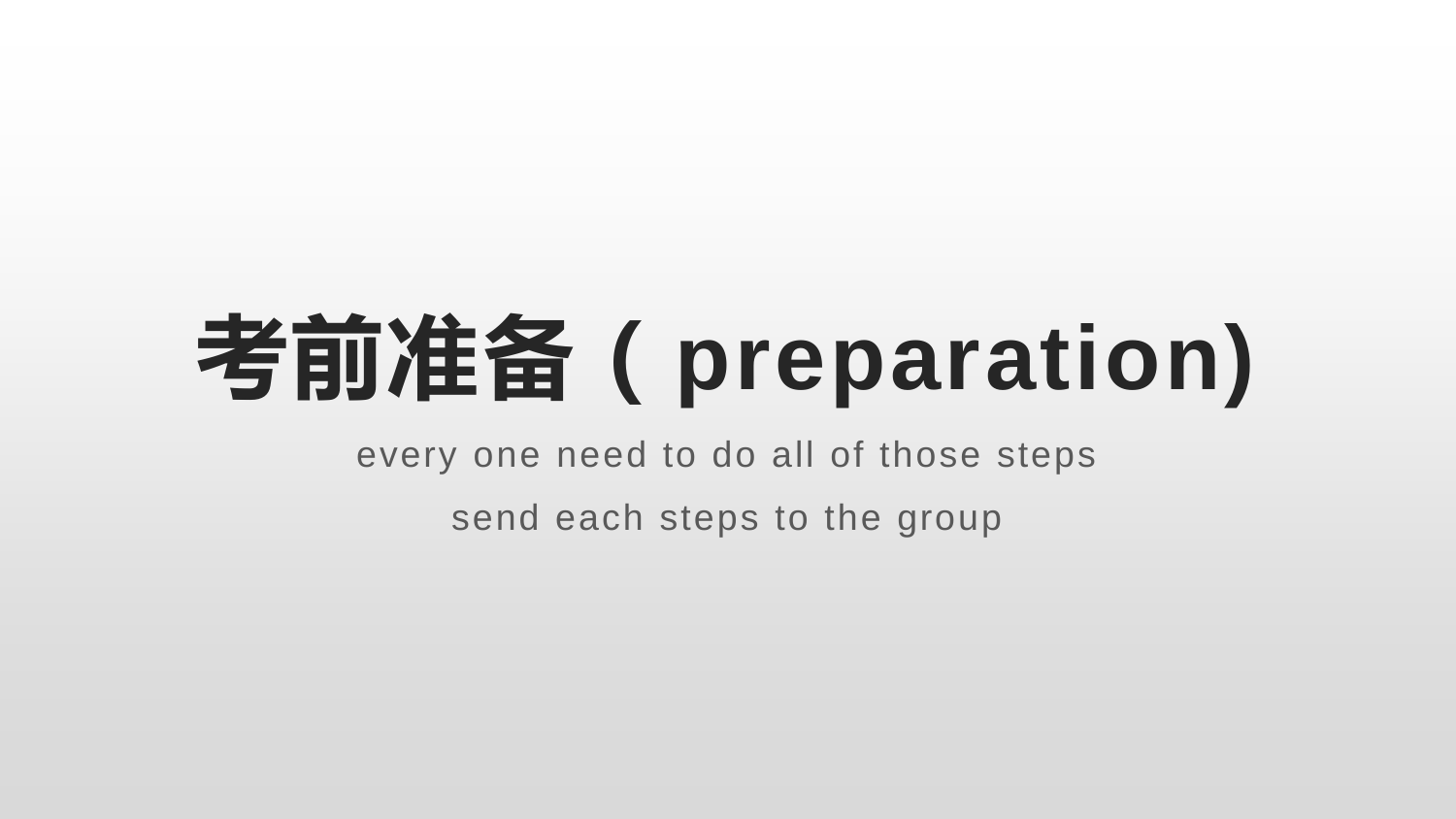## **Download**

①https://test.chinesetest.cn:36165/client.html (ONLY WINDOWS)

②zoom(use your REALL FULL name,make sure we know who your are.)

(attention:)

1 you need a phone to download zoom to make sure it can take all of eviroment behind you back.

2 make sure your computer that you used for the test have a camera too, so it can verify your identity before the test.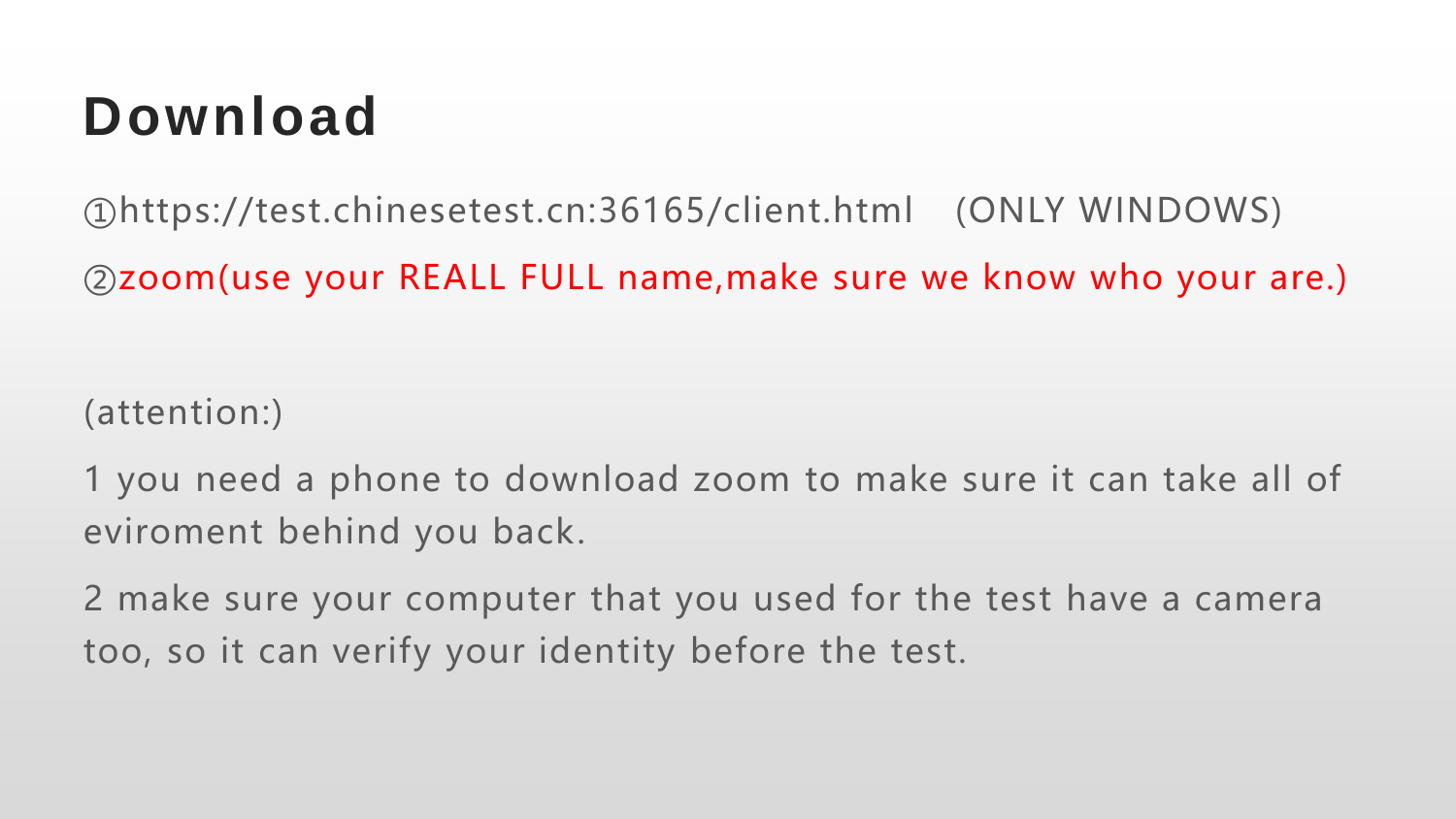## **how the phone use**

- Enter the designated meeting room (zoom link we will send to all of you ) 1 hour before the test starts and place the cell phone on the left or right rear 1 meter away, so that the examiner can see the computer screen and the candidate himself
- A. The examiner can check each of yours exam environment and the you need to used for registration through the designated 360-degree software.
- B. you must connect your cell phones to the Wi-Fi network and activate "airplane mode".
- C. The camera phone must have enough power to ensure that it is not turned off during the entire exam.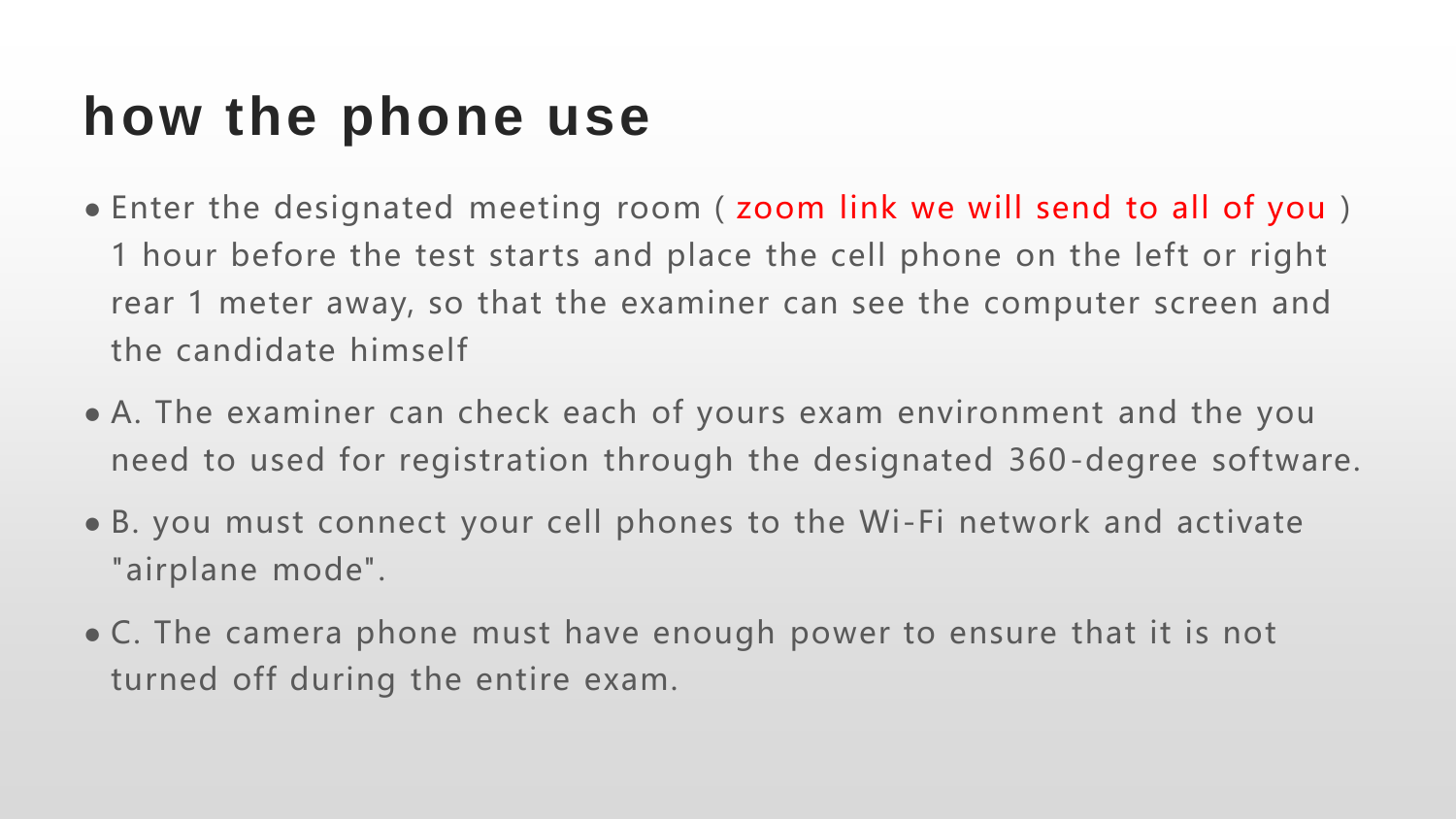● Headphones: clear sound and good sound insulation.

● Examination environment: The examination must be carried out independently in a safe, closed and interference-free room, and it is forbidden to perform it in open places, such as parks, internet cafes, restaurants, etc. Exam supplies, such as computers and keyboards, should be placed in the work area. No one else can enter or leave the room during the exam. There should be no prohibited items in the exam room. After the test record is violated, the test score will be invalid.